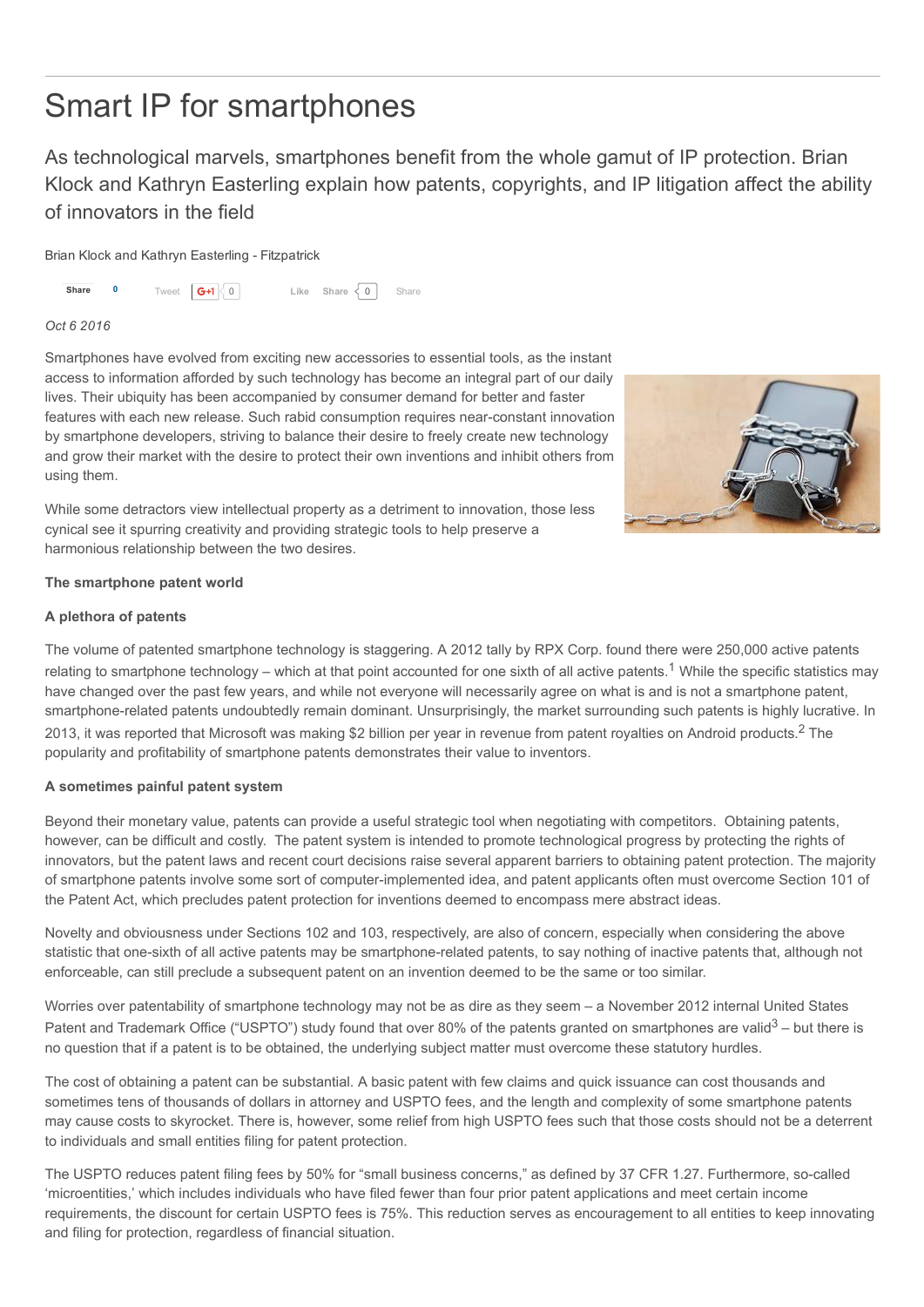Despite the costs and hurdles that must be overcome, obtaining patents may be critical to a smartphone business. While much of what is considered 'newsworthy' involves tech giants, almost equally important is the ability of smaller entities to innovate while working within the patent system.

A 2015 study out of Stanford provided an in-depth look at exactly how patent ownership affected smaller entities in the smartphone industry.<sup>4</sup> Using a selected group of market participants and analysing publically available data, the study found that patents actually enhanced the ability of smaller entities to gain entry to the market and maintain success. Smaller companies with a patent portfolio had greater longevity, were better able to receive investor funding, and had higher "exit" potential – all of which means more profits and better backing.

They were also less likely to be a named defendant in smartphone patent litigation, meaning fewer funds went towards litigation and more funds could be earmarked for further innovation. Indeed, it appears as though patent ownership is a major asset to innovation for smaller entities.

## Playing peacefully with others

Licensing may be the keystone for harmonious interaction between patents and innovation. By licensing patented technology, the licensee obtains the ability to use and improve upon prior technology without fear of legal repercussions, and the patent owner receives compensation for its hard work obtaining a patent. Licensing requires cooperation between the two parties, and a successful license avoids contentious litigation and frees up resources that would have been used to defend a lawsuit for other pursuits, such as innovation.

It also requires negotiation between the two parties, allowing smaller entities without as much capital to potentially obtain licensing rates more in sync with their financial situation. And of course, licensing can be lucrative for the patent owner. In 2013, Microsoft alone made over \$3bn from its licensing agreements, and prefers to make such deals instead of going to court.<sup>5</sup> Moreover, a small innovator who owns patents may be able to cross-license to obtain more favorable licensing terms.

When licensing and negotiations fail, patent owners may turn to litigation. Almost everyone has heard of the "smartphone patent wars," especially the prolonged battle between Apple and Samsung. Litigations such as *Apple v Samsung* have been waged for years both domestically and internationally, with challenges of everything from operating systems to ornamental designs, and billions of dollars have exchanged hands.

Indeed, the threat of litigation is potent, as it is accompanied by great expenses, lengthy proceedings, and sometimes irreparable damage to business relationships. But, notably, these suits have not appeared to slow down innovation at all. Smaller entities, who would be most adversely affected by litigation but lack deep pockets, are usually not the ones targeted as defendants.

Tech giants, on the other hand, typically have the resources to defend or settle a suit. It is more profitable for these companies to keep inventing than to let a lawsuit serve as a deterrent.

A good sign for innovators was the Rockstar Consortium sale in late 2014. Rockstar was a group of smartphone tech titans – Apple, Microsoft, and Sony among them – that in 2011 outbid Google for over 6,000 patents from Canadian telecom company Nortel. Intended as a challenge to Google and the Android technology, the move caused understandable concern for Google and other nonconsortium smartphone makers over potential litigation, and suits were indeed filed against Google, Samsung, and other entities.

However, in 2014 the consortium sold 4,000 of those patents to the RPX holding company, with the intention that RPX license them to other companies.<sup>6</sup> The remainder of the patents had been distributed to other companies, including Apple. Some commentators labeled this sale and subsequent licensing as the end of the "smartphone patent wars," as it espouses licensing over litigiousness.

Such increased cooperativeness between competitors can only be good for innovation. Smartphone innovation going forward will likely be defined by several smaller innovations coming together over time to create new and improved products. A willingness to share ideas, whether through licensing or other arrangements, allows inventors to exchange information and foster ideas without having to spend energy and money on litigation.

### Patent Trolls

Non-practicing entities ("NPEs") – sometimes called patent trolls – often demand what seem like unreasonable license payments. Any demand letter received should be investigated to identify legitimate claims of potential infringement and avoid subsequent liability for willful infringement. However, some NPEs use a shotgun approach to assert vague claims of infringement against hundreds of companies at once. Their hope is that some of the entities will be frightened by the threat of a lawsuit and pay licensing fees without thoroughly investigating the claims, to avoid a legal battle. Oftentimes, the victims of these demands are small entities that would be unable to afford a lawsuit and take a license out of fear.

### Copyrights and smartphones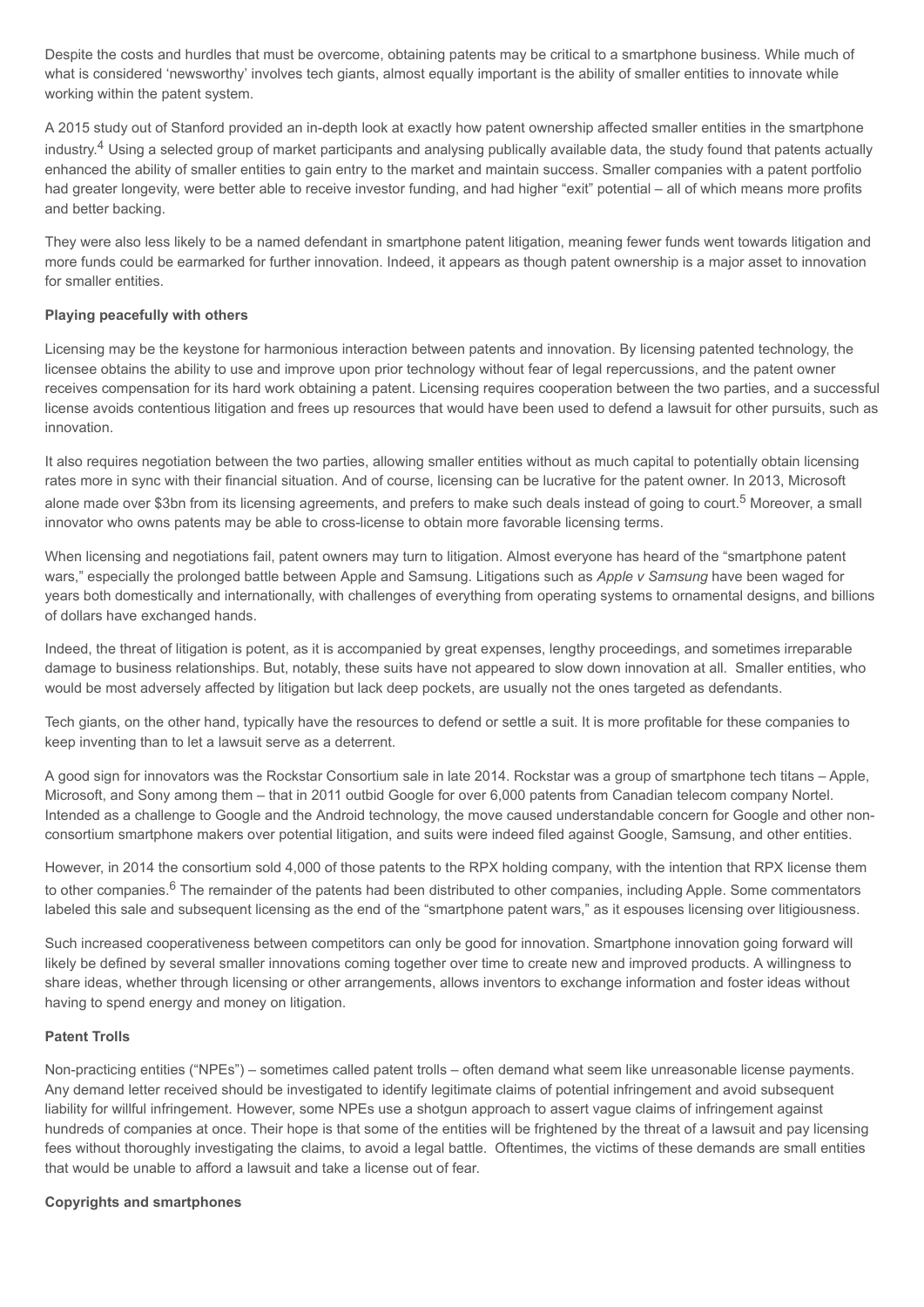While not making as many headlines as smartphone patent developments, copyrights also play a significant role in smartphone innovation, as they provide a cheaper, easier option for inventors to obtain protection for certain works, such as software or screen layouts. Copyright protection subsists from the moment of creation, and registering a copyright costs only \$35 per application.

In addition to lower costs, a copyright application generally involves lower legal fees and fewer requirements than a patent application. The creation merely must be fixed in a tangible medium, be original, and show minimal creativity. Of course, copyrights do not provide protection as broad as patents, since among other things they require proof of an actual act of copying to be infringed. However, such protection may be valuable for certain aspects of a smartphone, and in situations where an invention is eligible for either patent or copyright, it may even be preferable.

For example, developers of smartphone software apps are often individuals or smaller entities, meaning the low filing fee and minimal application process of copyright is an attractive form of protection. Apps also include both software code and an app-specific design, both of which can be copyrighted to provide two-pronged protection. Such protection may be important, because smartphone app innovation is still rising. As of June 2016, there were 2.2m apps available in the Google Play Store, and 2m in the Apple store. For Apple, this is a marked growth from June 2015, when their store had 1.5m apps available for download, and a greater surge than the previous year, when there were 1.2m apps available.<sup>7</sup>

From the perspective of infringement, copyright law gives innovators a defense unavailable in patent law – the doctrine of fair use. Under Section 107 of the Copyright Act, fair use allows unlicensed use of a copyrighted work in certain situations. The use of the work must pass a four-factor test, which includes: a) the purpose and character of the use; b) nature of the copyrighted work; c) amount of the copyrighted work used; and d) effect on the market for the copyrighted work. Fair use is especially useful in smartphone innovation for software, as some copyrighted software forms the building blocks of smartphone functionality and communication. Allowing innovators to use these fundamental elements without fear of legal repercussions encourages innovation without hindrance. In this way, fair use functions much like licensing does for patents – minus monetary compensation for the rights holder.

The battle between smartphone innovators and rights-holders saw a decisive win for innovation and fair use in June of 2016. A California jury found that Google's use of Oracle Corp.'s Java software in its Android products was not a violation of copyright law, but instead constituted fair use.<sup>8</sup> The crux of the case involved application program interfaces, or APIs, which are used by software programmers to specify the particular ways in which software components should interact.

Google used Oracle's Java APIs to assist with the creation of its Android apps. The Federal Circuit had found Oracle's Java APIs to be eligible for copyright, a ruling which would have been a blow to software developers, as Java APIs are *the* APIs used in mobile computing, and their loss would likely stymie mobile app development. The jury's finding of fair use by Google was a victory for all innovators, allowing them to use the APIs without worrying about licensing Oracle's copyrighted Java.

### Summary

Intellectual property protection, although sometimes limiting, is ultimately an asset to innovators in smartphone technology. As inhouse counsel of a smartphone-producing company, taking full advantage of intellectual property rights without detracting from potential innovation can be done by utilising a few key tips:

- Research what type of protection is best for your innovation. Both patents and copyrights have their benefits and drawbacks, and it is important to know which one will be most effective for your company in the long run.
- If you are confronted with a demand letter, investigate. Make sure the threat is legitimate, and that it isn't simply a ploy to extort money from your company. This could potentially save thousands of dollars down the road, which could be used to fund further research.
- If you're part of a small business, make sure you are reaping the cost-cutting benefits of 37 CFR 1.27 when filing. The provision is in place to encourage you to protect your works – take advantage of it.

While the above points may seem basic, they are often ignored, leading to larger and costlier issues down the road. As discussed above, the evidence points to a positive relationship between smartphone innovation and patent law, and it will benefit everyone to preserve the status quo.

### Authors

Brian Klock serves as administrative partner in Fitzpatrick's DC office. He has 25 years of experience in all aspects of IP, including litigating smartphone patents and prosecuting patent applications for mobile applications.

Kathryn Easterling is an associate in Fitzpatrick's DC office. She works in patent litigation, including litigating software and computeroriented patents, and has experience with software copyrights.

The print version of this article was revised by the editor due to space limitations. This is the authors' approved version.